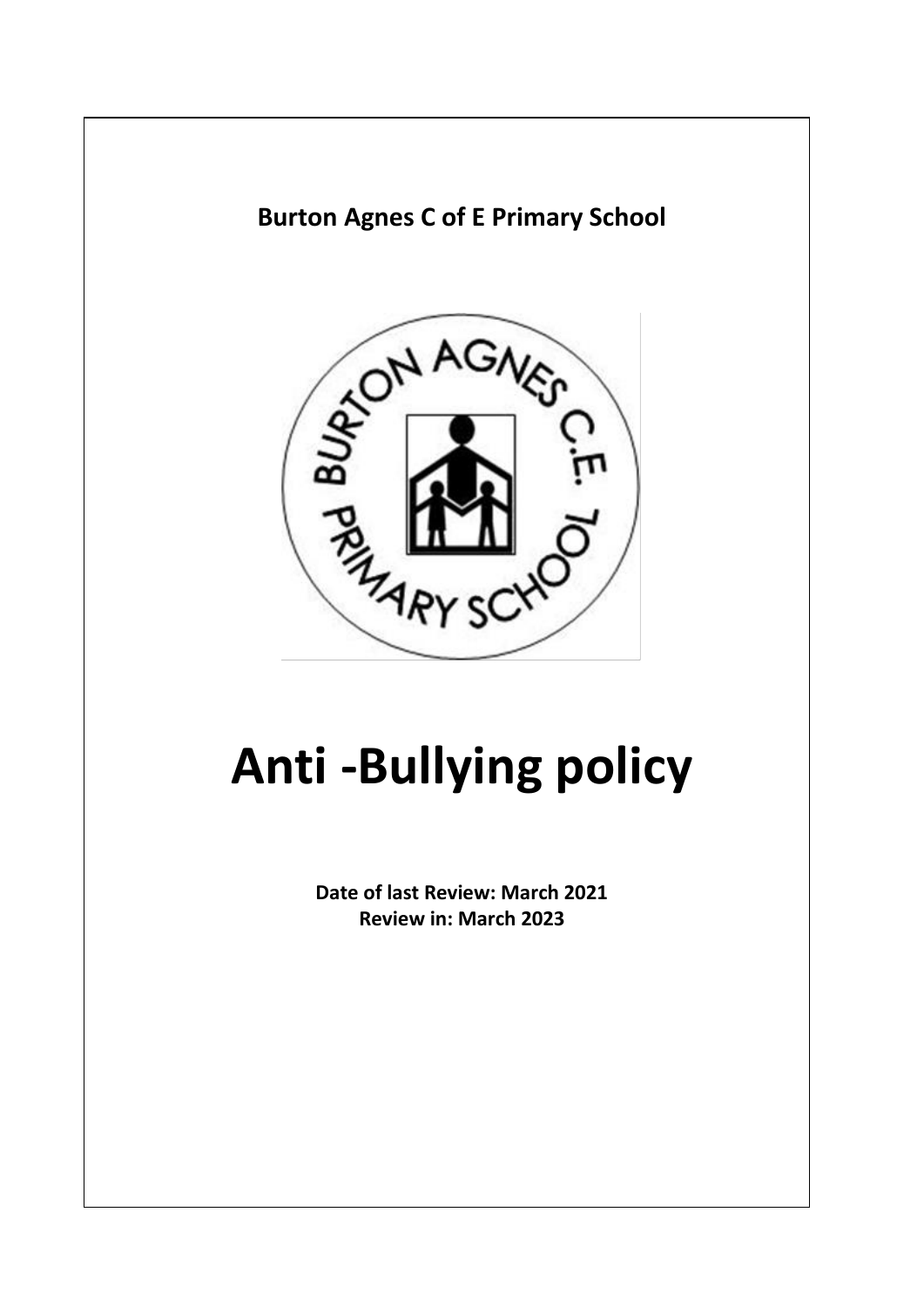#### **Aims**

The aim of the anti-bullying policy is to ensure that pupils learn in a supportive, caring and safe environment without fear of being bullied. Bullying is anti-social behaviour and affects everyone; it is unacceptable and will not be tolerated. Only when all issues of bullying are addressed will pupils be able to fully benefit from the opportunities available at schools.

At Burton Agnes C of E Primary we are an inclusive school and are proud of that. We wholeheartedly Value All God's Children as defined by the Church of England. We believe that all people are made in the image of God and are unconditionally loved by God. Everyone is equal and we treat each other with dignity and respect. Our school is a place where everyone should be able to flourish in a caring community.

### **What is Bullying?**

Bullying is defined as "deliberately hurtful behaviour, repeated over a period of time, where it is difficult for those being bullied to defend themselves".

*The nature of bullying can be:* 

Physical (e.g. hitting, kicking, pushing or inappropriate/unwanted physical contact)

Verbal (e.g. name calling,ridicule, comments)

Cyber (e.g. messaging,social media, email)

Emotional/indirect/segregation (e.g. excluding someone, spreading rumours)

Visual/written (e.g. graffiti, gestures, wearing racist insignia)

Damage to personal property

Threat with a weapon

Theft or extortion

Persistent Bullying

Bullying can be based on any of the following things:

Race (racist bullying)

Sexual orientation (homophobic or biphobic)

Special educational needs (SEN) or disability Culture or class

Gender identity (transphobic)

Gender (sexist bullying)

Appearance or health conditions

Religion or belief

Related to home or other personal circumstances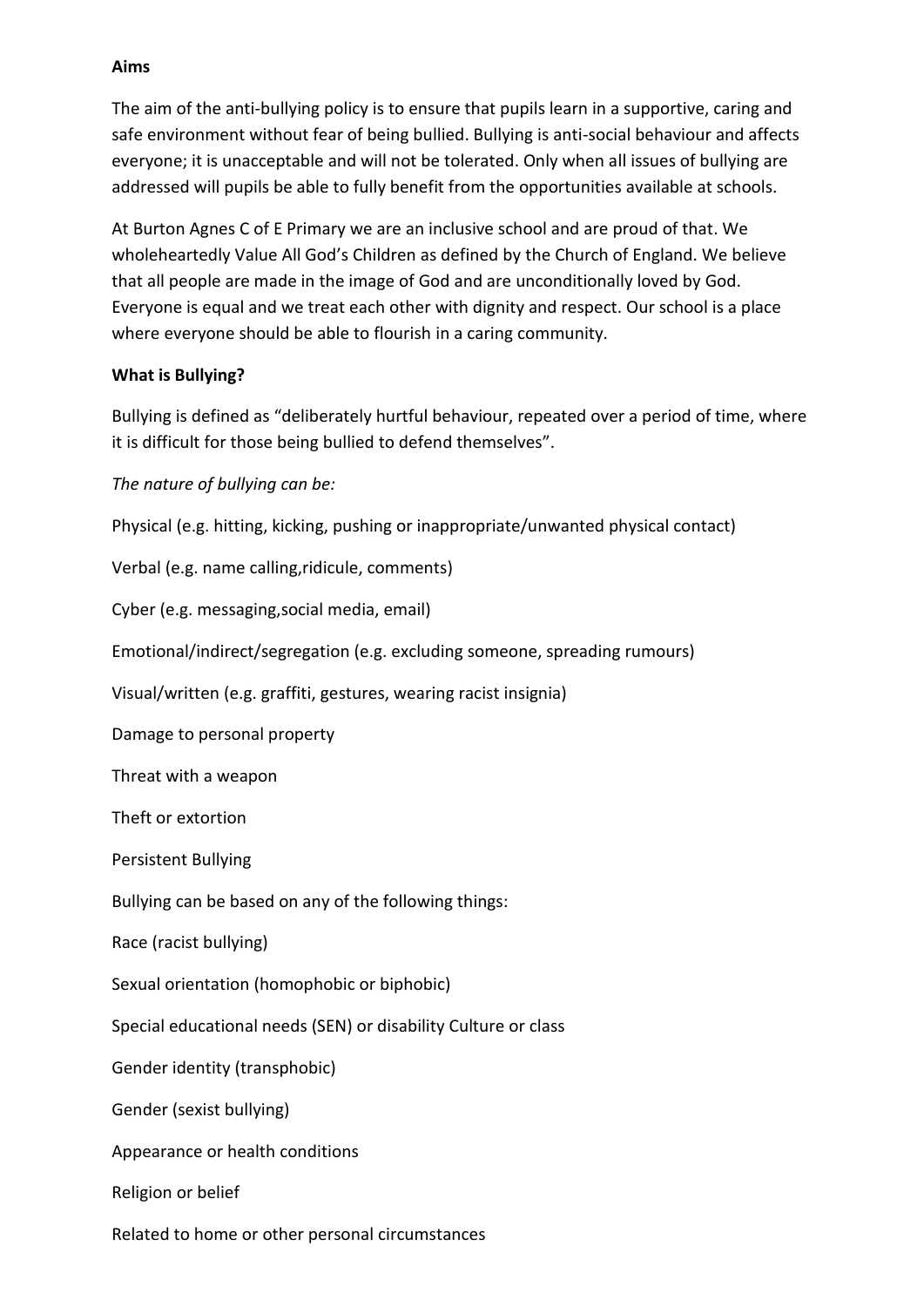# **Statutory duty of schools**

Headteachers have a legal duty under the School Standards and Framework Act 1998 to draw up procedures to prevent bullying among pupils and to bring these procedures to the attention of staff, parents and pupils. Pupils who are being bullied may show changes in behaviour, such as becoming shy and nervous, feigning illness, taking unusual absences or clinging to adults. There may be evidence of changes in work patterns, lacking concentration or truanting from school. Pupils must be encouraged to report bullying in schools. All staff in school must be alert to the signs of bullying and act promptly and firmly against it in accordance with school policy.

### **Implementation**

The following steps may be taken when dealing with incidents:

If bullying is suspected or reported, the incident will be dealt with immediately by the member of staff who has been approached:

 A clear account of the incident will be recorded and given to the Headteacher or Designated Safeguarding Lead (DSL) in his absence.

The Headteacher or DSL will interview all concerned and will record the incident.

 Class teachers will be kept informed and if it persists the class teacher will advise other relevant staff.

Parents will be kept informed.

 Punitive measures will be used as appropriate and in consultation will all parties concerned.

The incident will be recorded on CPOMS and on the specific Bullying log if required.

*Pupils who have been bullied will be supported by:* 

 Offering an immediate opportunity to discuss the experience with a member of staff of their choice.

- Reassuring the pupil.
- Offering continuous support.
- Restoring self-esteem and confidence.

### *Pupils who have bullied will be helped by:*

- Discussing what happened.
- Discovering why the pupil became involved.
- Establishing the wrong doing and need to change.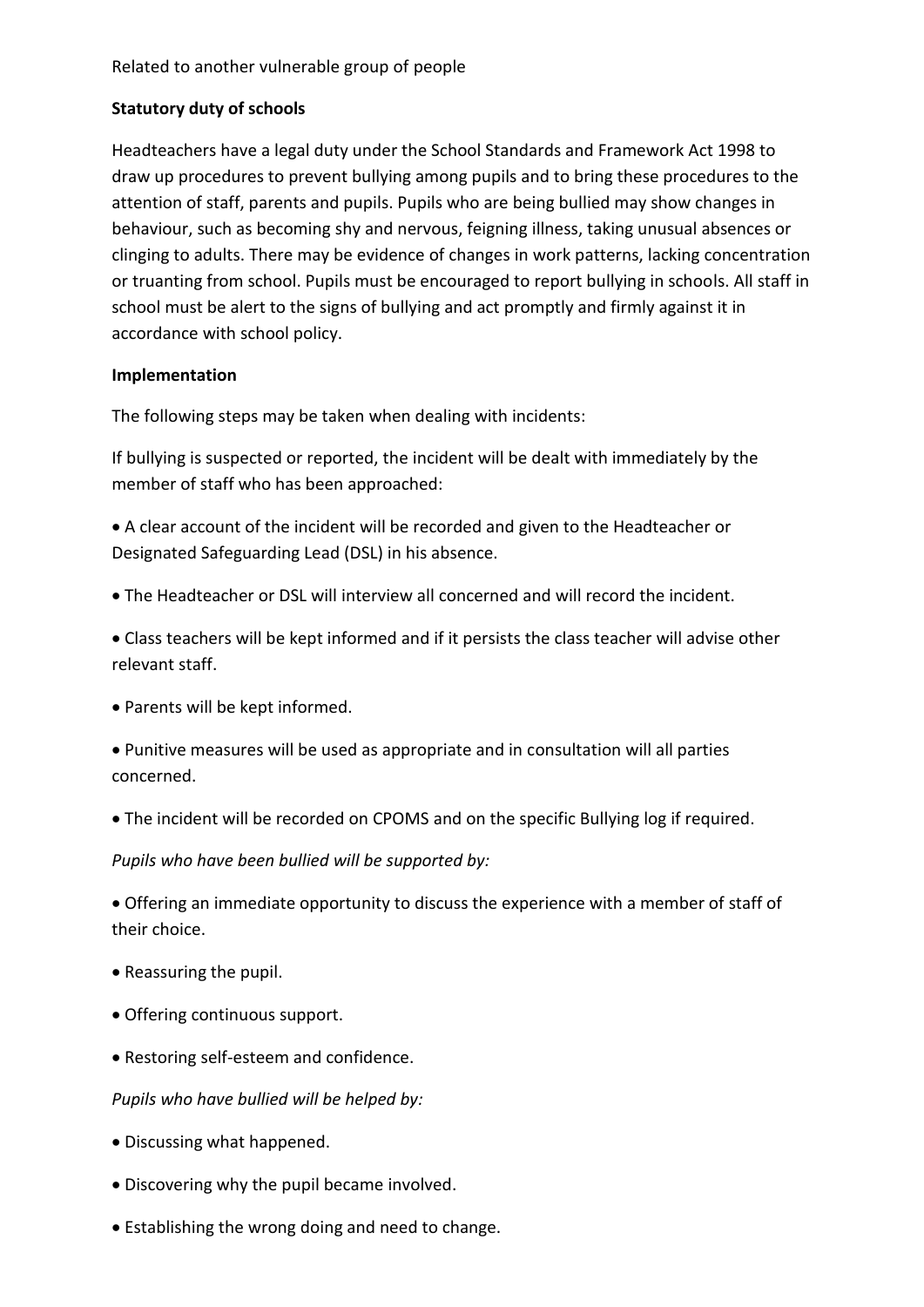Informing parents or guardians to help change the attitude of the pupil.

This policy should be read in conjunction with our school behaviour policy, which outlines disciplinary steps that can be taken.

## **Bullying outside of school**

Bullying is unacceptable and will not be tolerated, whether it takes place inside or outside of school. Bullying can take place on the way to and from school, before or after school hours, at the weekends or during school holidays, or in the wider community. The nature of cyber bullying in particular means that it can impact on pupil's wellbeing beyond the school day. Staff, parents and carers, and pupils must be vigilant to bullying outside if school and report and respond according to their responsibilities outlined in this policy.

# **Derogatory language**

Derogatory or offensive language is not acceptable and will not be tolerated. This type of language can take any of the forms of bullying listed in our definition of bullying. It will be challenged by staff and recorded and monitored by the headteacher and actions and sanctions applied, if appropriate.

# **How does Burton Agnes CE Primary prevent and tackle bullying?**

Within the curriculum the school will raise the awareness of the nature of bullying through inclusion in PSHE and Happy Centred Schools sessions, through the implementation of elearning and e-safety policies, IT sessions, class discussion and circle time, collective worship and subject areas, as appropriate, in an attempt to eradicate such behaviour. We use a range of measures to prevent and tackle bullying including:

- Our School Values of Care, Trust and Friendship are at the heart of everything we do and our lived out through our actions

- The Happy Centred Schools programme of study includes opportunities for pupils to understand about different types of bullying and what they can do to respond and prevent bullying. It also includes opportunities for pupils to learn to value themselves, value others and appreciate and respect difference.

- Collective worship explores the importance of inclusivity, dignity and respect as well as other themes that play a part in challenging bullying.

- Through a variety of planned activities and time across the curriculum pupils are given the opportunity to gain self-confidence and develop strategies to speak up for themselves and express their own thoughts and opinions.

- Circle Time provides regular opportunities to discuss issues that may arise in class and for teachers to target specific interventions.

- Stereotypes are challenged by staff and pupils across the school.

- Working with parents and carers, and in partnership with community organisations to tackle bullying where appropriate.